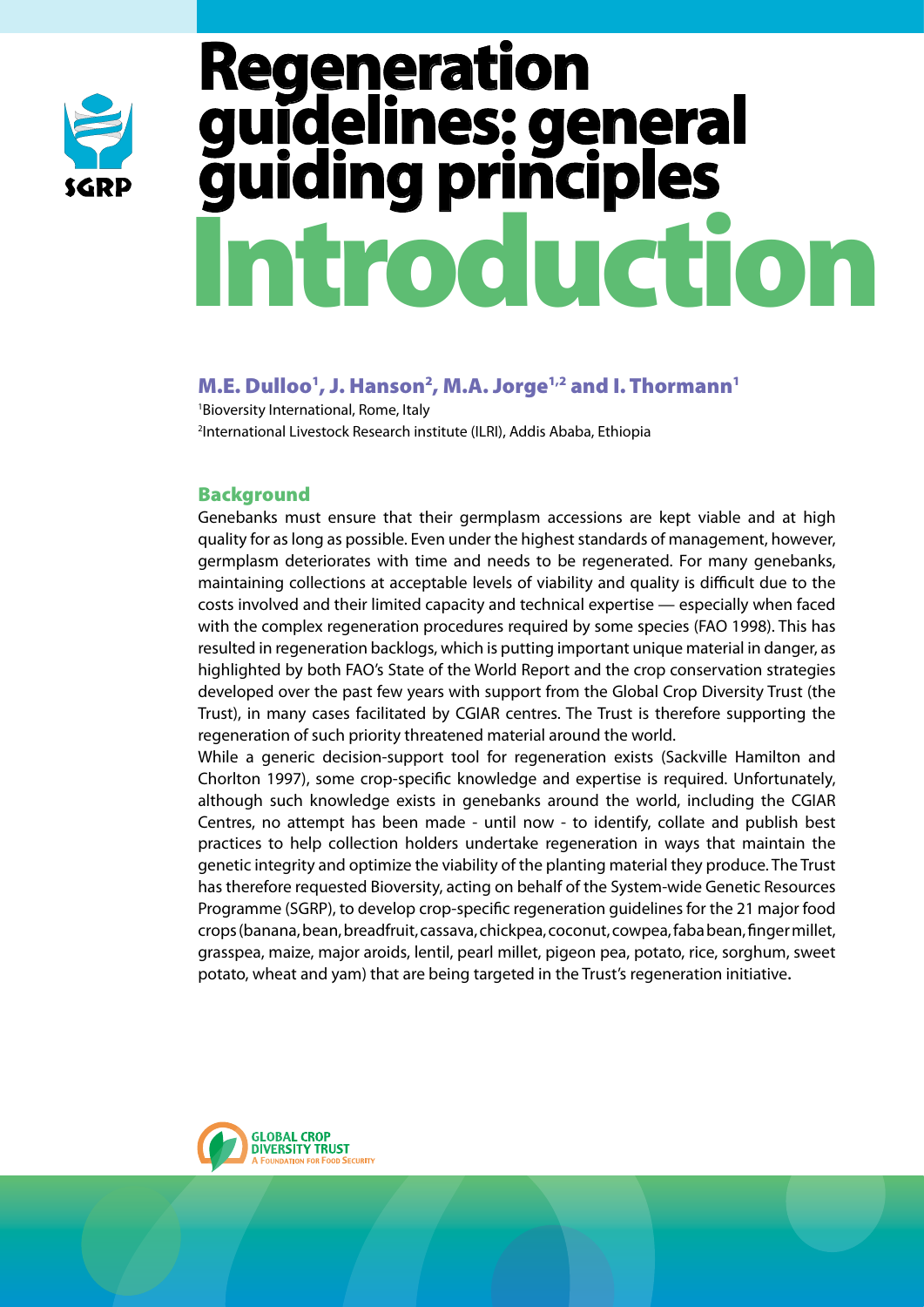## **Definition**

In these guidelines, the term regeneration is taken to mean the re-establishment of samples genetically similar to the original collection when viability or plant numbers are low. Regeneration is also necessary for new accessions which need long-term conservation if quantities are too low, and may be required for sanitary reasons to eliminate diseases. In the case of clonal crops conserved in field genebanks, re-establishment could either be on the same site or in a different site for security or to avoid diseases and pests.

## General guiding principles

#### **Assuring genetic integrity**

Germplasm regeneration is a critical operation in genebank management, that which involves the greatest risks to the genetic integrity of germplasm, due to selection, outcrossing or mechanical mixing. The risk of losing genetic integrity is especially high when regenerating genetically heterogeneous germplasm accessions of out-crossing crops. The aim of regeneration is to maintain the original genetic diversity and structure of the accession or collection (see recommendations under 'General regeneration guidelines' below).

#### **Assuring efficiency**

The reproductive rate of the species and variety at the regeneration site should be considered in order to produce sufficient seeds or planting materials. The number of seeds, cuttings or other planting materials required for regeneration should be carefully calculated, taking into account the desired number of plants for regeneration, germination and field establishment rates of the accession, the amount of seed required after regeneration and whether or not characterization and evaluation are linked to regeneration.

#### **Assuring quality**

The aim of regenerating crops is to produce sufficient quantities of healthy, viable seeds, tubers or other vegetative plant propagules. Before distributing germplasm, genebanks must screen it for the presence of seed-borne or vegetative-borne pathogens and pests to prevent spread of diseases and pests. This germplasm should provide an uncontaminated basic stock for breeding programmes, multiplication or other projects.

## General regeneration guidelines

#### **Type of collection**

The two types of genebank collections recognized for seed crops are active collections and base collections. Active collections should preferably be regenerated from original seeds taken from base collections. However, using seeds from an active collection for up to three regeneration cycles before returning to original seeds (base collection) is also acceptable (FAO/IPGRI 1994). Base collections should only be regenerated using residual seed from the most original sample in the base collection.

In the case of clonally propagated crops, materials are usually maintained in a field collection (Engels and Visser 2003). Some tropical tree species may only need replanting once every 15 years or longer, while other species need to be replaced every few months.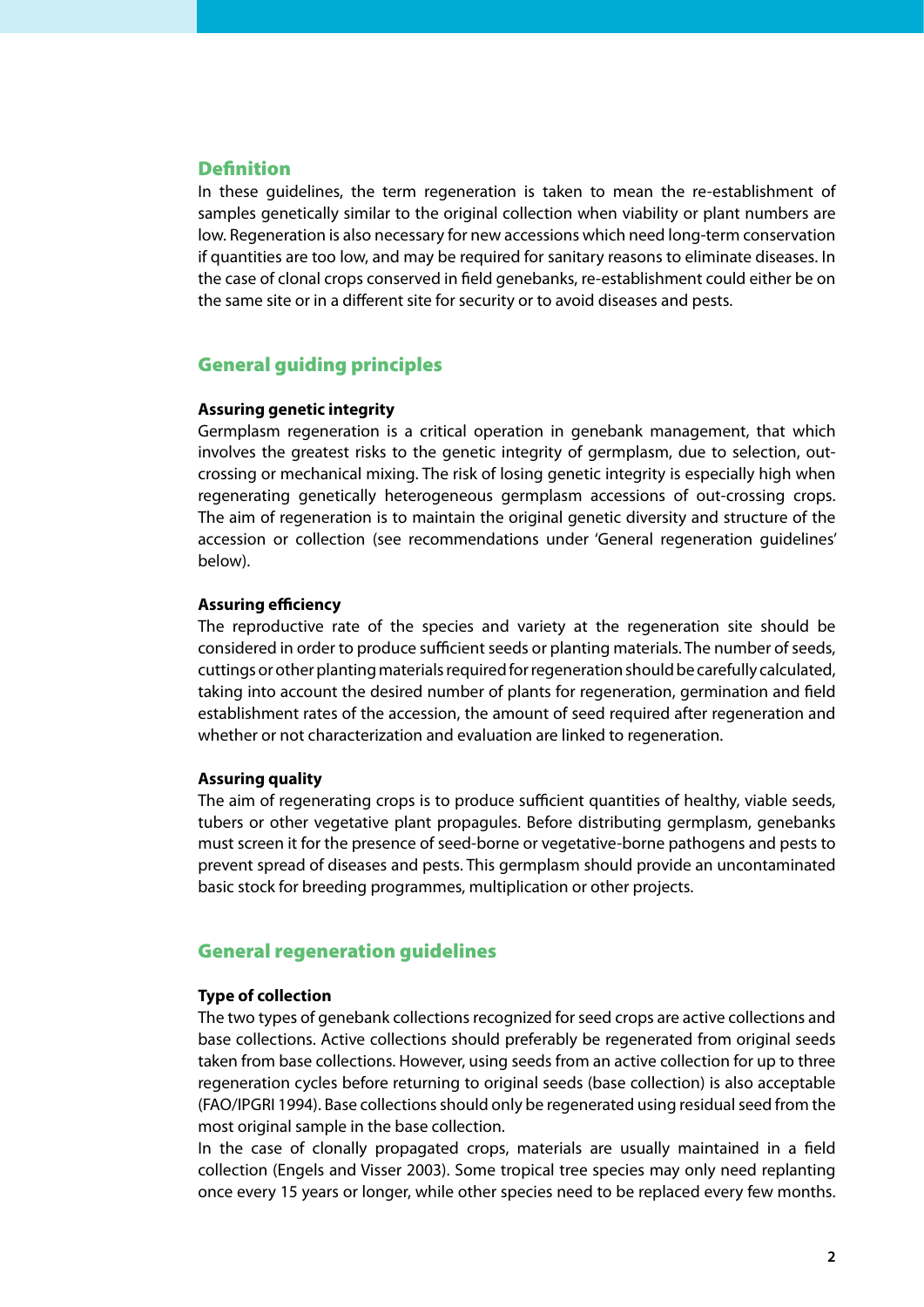It is good practice to establish a duplicate collection as there will be no remnant seed to fall back on when plants fail, as in the case of seed-propagated crops. Clonally propagated crops can also be conserved in vitro or by cryopreservation, where these technologies have been developed for the specific crop, and such material can also serve as back up to field genebanks. Regeneration of in vitro or cryopreservation collections is not covered in these guidelines (see Reed et al. (2004) for more information).

#### **When to regenerate**

Regeneration is a costly process and should only be carried out as often as is necessary to ensure accessions are available in sufficient quantity and adequate quality.

For most seed crops, accessions are regenerated:

- when seed viability falls below 85% of the initial germination percentage in active collections, as determined by viability monitoring (see FAO/IPGRI 1994; Rao et al. 2006; ISTA 2008 for more details). The initial viability before storage should not be less than 85%, although in some genebanks a lower percentage (<75%) is used, especially for wild species. •
- when the number of viable seeds per accession is <1500 in active or base collections of populations and <250 seeds for inbred lines. •

Poor-quality (low viability) accessions are more important to regenerate than those with inadequate numbers of seeds. Accessions in base collections take priority over those in active collections.

For clonally propagated crops, the decision to regenerate will depend on:

- maturity and deterioration of the plant materials under conservation •
- pest and disease status of the field collection •
- need to replace collection due to external hazards (drought, floods, cyclones) •
- need to increase availability of propagation materials. •

#### **Sample size**

The sample drawn from a seed accession for regeneration should be randomly chosen to represent the diversity within the accession or collection and to give a high probability of retaining low frequency alleles. As a rule of thumb, Crossa et al. (1993) estimate a range of 90–210 seeds are needed to retain with a probability of 90–95% alleles with a frequency of 0.003 to 0.05 for a number of loci ranging from 10 to 150. Cross-pollinating species usually require more plants to maintain the genetic variation that exists within the population than self-pollinating species [See Crossa (1995) for more details]. However, this is not always the case and may depend on the degree of within-accession variation in sub-populations of selfing species.

The minimum number of seeds for regeneration can be estimated from the standard sample size used for regeneration and the sample viability according to the following equation: Number of seeds required for regeneration = Desired plant population for regeneration / (percentage of germination<sup>1</sup> x percentage of expected field establishment<sup>2</sup>) (see Rao et al. 2006)

*Germination and field establishment percentage should be expressed as decimals: i.e. 95% expressed as 0.95.* 1

*Plant establishment is generally 5% less than the germination percentage in poor conditions and 1% less in*  2 *good conditions.*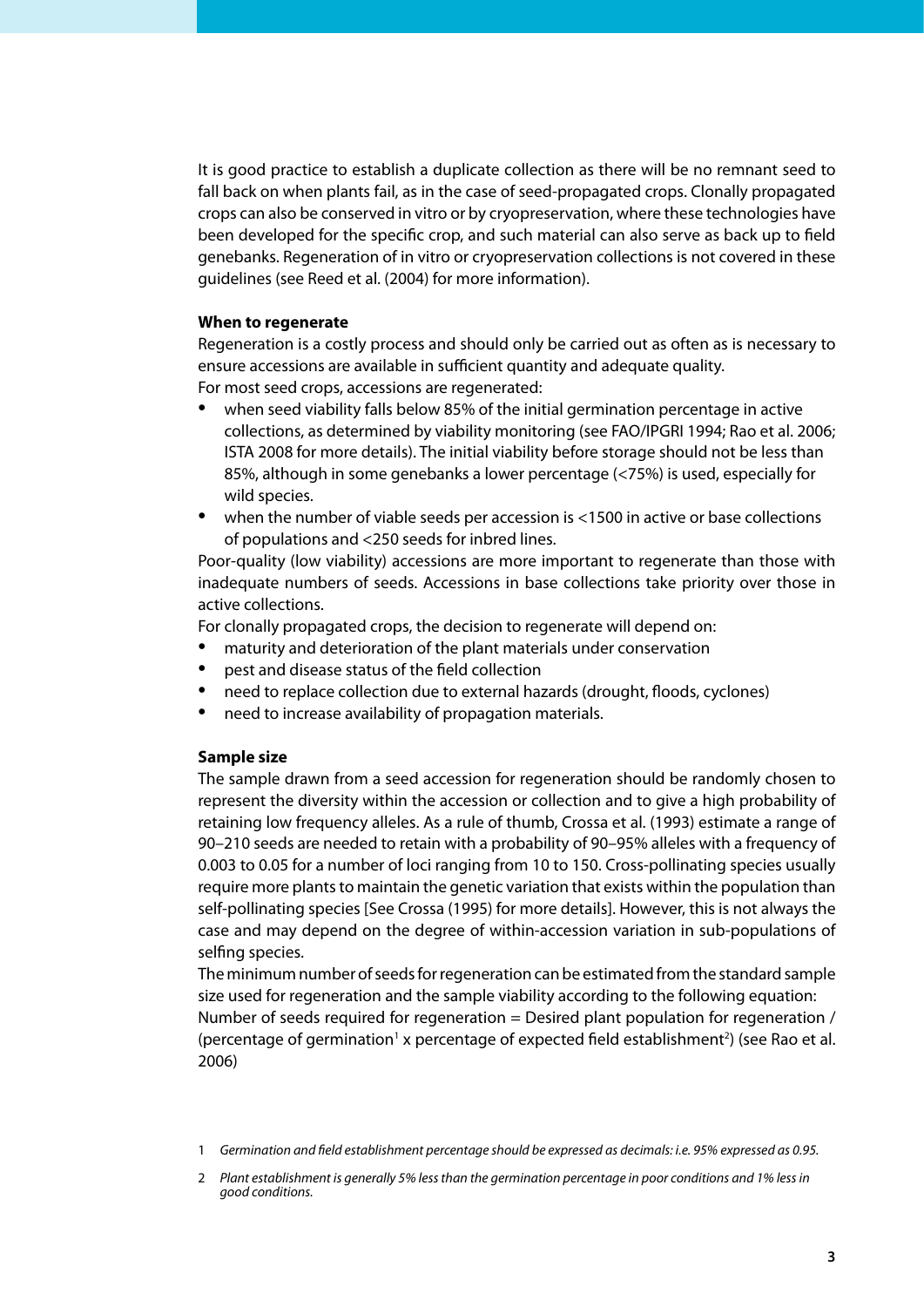In the case of clonally-propagated crops, since plants should be genetically identical within the accession, the choice of sample size is mostly related to the probability of plant survival in the field and to guarantee that at least a few plants will survive to be harvested so that the accessions can be regenerated again. Often, a minimum 5–10 plants per accession are required, or more if propagules are required for other purposes.

#### **Preparation of seeds / planting material**

When preparing seeds stored in a genebank for regeneration, it is necessary to remove the containers from storage and leave them to warm up overnight at room temperature before opening them, to avoid a rapid uptake of moisture.

For clonally propagated crops, different parts of the plant may need to be used for regeneration, from tuberous roots to vines, stems, suckers or other plant parts. For each one, particular methods apply for selection, cutting, disinfestation and short-term storage or pre-conditioning before planting.

#### **Maintaining effective population size**

One of the major objectives of regeneration is to ensure that effective population size  $(N_{\text{e}})$  is maintained within the accession. Methods for computing the variance of  $N_{\text{e}}$ , for (1) germplasm collection and regeneration of diploid monoecious species, (2) cross-pollinated species and (3) mixed self and random mating species, have been developed by Crossa and Vencovsky (1994); Crossa and Vencovsky (1997) and Vencovsky and Crossa (1999) respectively.

According to Crossa and Vencovsky (1994) and Vencovsky and Crossa (1999), the best strategy for maintaining high  $N_{\text{e}}$  is to take an equal number of seeds from the largest possible number of maternal plants. It is more difficult to collect self-pollinating than crosspollinating species. If there are differences in maturity at flowering and maturity between plants within the accession, it is better to harvest individual plants and mix an equal proportion of seeds from different mother plants to avoid maternal effects.

For clonally propagated crops, the population size is not as important because plants within an accession are usually genetically identical. However, many clonally propagated crops have a significant amount of heterozygosity due to some level of natural out-crossing and perpetuation through vegetative means later, which may be reflected as variation between plants of an accession (Vasil et al. 1994; Lebot and Aradhya 1992). So, 5–10 plants per accession is recommended. When it is proved that they are genetically identical, it is more important to select material from a few healthy and vigorous mother plants than from a large number of inferior plants. The number planted will therefore depend on the level of heterozygosity and intraspecific diversity as well as on cost of conservation and the needs of characterization and evaluation.

#### **Choice of environment**

Germplasm accessions should be regenerated when possible in the same ecological region where they originated. Alternatively, select a location that minimizes selection pressures on genotypes or populations. If no suitable sites are found, collaborate with other institutions that can provide suitable sites or facilities for regeneration. Take care during regeneration and when handling seed or plant propagules to avoid contamination from adjacent plots, to minimize gene flow and to prevent inadvertent introduction of transgenes. Plants that can be clearly identified as contaminants and do not belong in the population should be removed. Accessions should not be planted in fields where the same crop has previously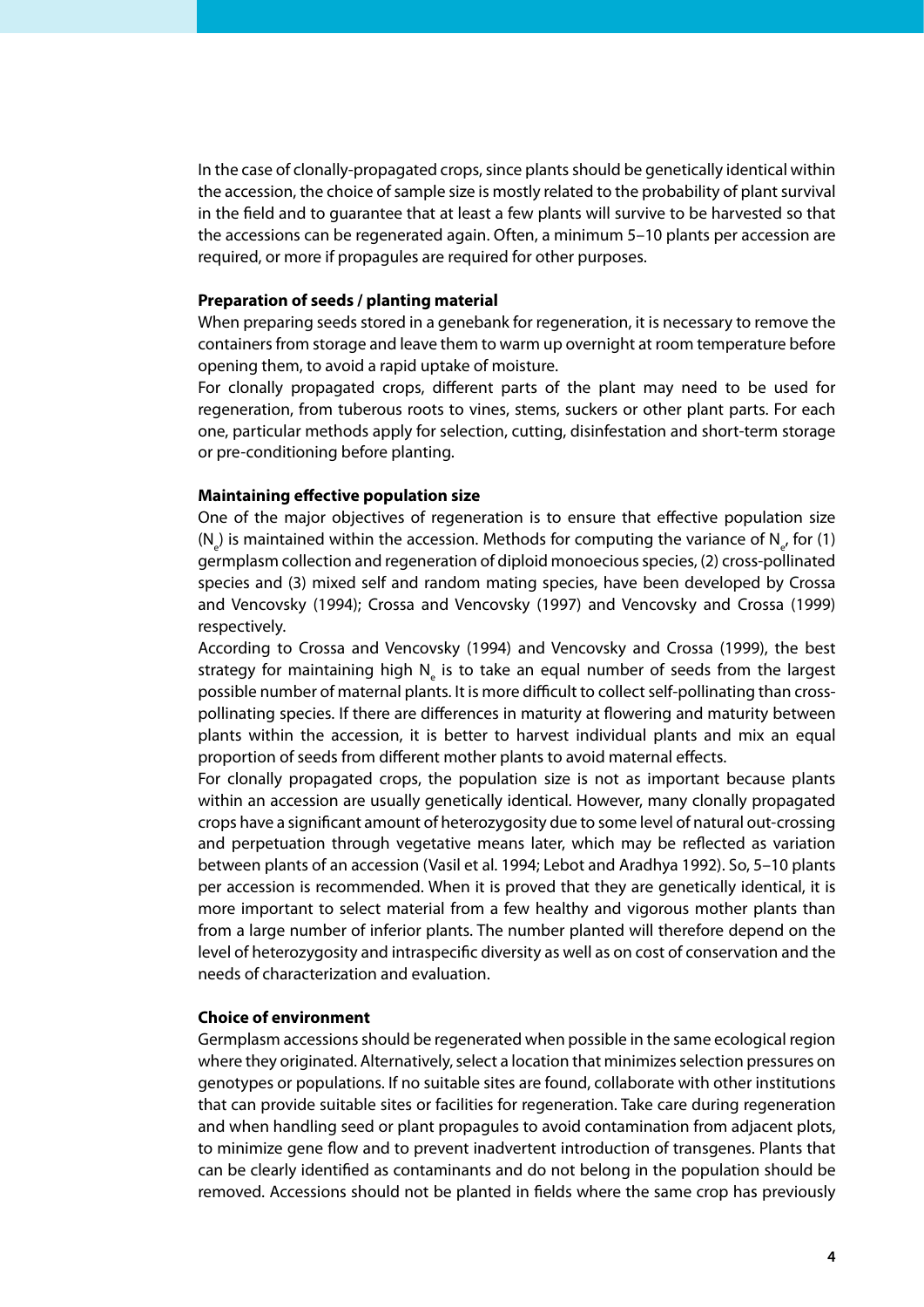been grown to reduce the risk of volunteer plants, as well as the accumulation of soil pests and diseases.

Regeneration plots should be as uniform as possible and fields should be well drained. Good irrigation should be available even for rain-fed crops to avoid any selection exerted by drought as well as to ensure good yields. A soil nutrient test is also advisable to determine what fertilizers are needed.

#### **Isolation**

The breeding system of the particular crop is important. In the case of cross-pollinated species, use proper isolation distances, temporal isolation, bagging, cages and other mechanisms. Since the degree of outcrossing in a number of plant species is related to location, it is a good practice to estimate the outcrossing rate at the place where plants are being regenerated so that the appropriate pollinating technique is used.

#### **Crop management**

It is good practice to keep the regeneration plots as clean a possible from alien seeds and plants. Weeding should be carried out regularly to eliminate competition. During the preparation of the regeneration plots, weeds and soil-borne pests and diseases should be eliminated with an appropriate treatment, e.g. herbicides sprays, sterilizing soil, cultivation followed by herbicide and/or deep ploughing to kill emerging weeds.

#### **Monitoring accession identity**

Label all accessions individually with long-lasting labels or permanent ink and keep field maps so that the accession identity can be monitored through the crop season. For seed crops, it is recommended to keep an original seed sample for reference in a small plastic bag in a dry environment at 15°C. Whenever the accession is regenerated, the newly harvested seed can be matched to the seed sample to verify that the accession is true to type. The identity of regenerated seed or propagules can also be confirmed by comparing with the original characterization data for specific traits of the accessions, if available.

#### **Harvesting**

In general, harvesting is done at optimum maturity (which is after the point of physiological maturity) of the plant, when the maximum number of seeds are ripe, tolerant of desiccation and can be threshed with minimal mechanical injuries and before they deteriorate and disperse naturally [see Rao et al. (2006) for more information].

In the case of clonally propagated crops, the physiological maturity of the mother plant is the most important criterion for the collection of propagules for successful regeneration or short-term conservation. The maturity of the edible part of the plant is usually irrelevant in cases where it does not coincide with the part being propagated.

#### **Common pests and diseases**

The guidelines provide a list of the common pest and diseases for each crop but not all the symptoms or control measures. During regeneration (including harvest and post-harvest), crops must be inspected by plant protection specialists, particularly for seed-borne or vegetatively transmitted diseases, to ensure the highest possible health and viability of regenerated material.